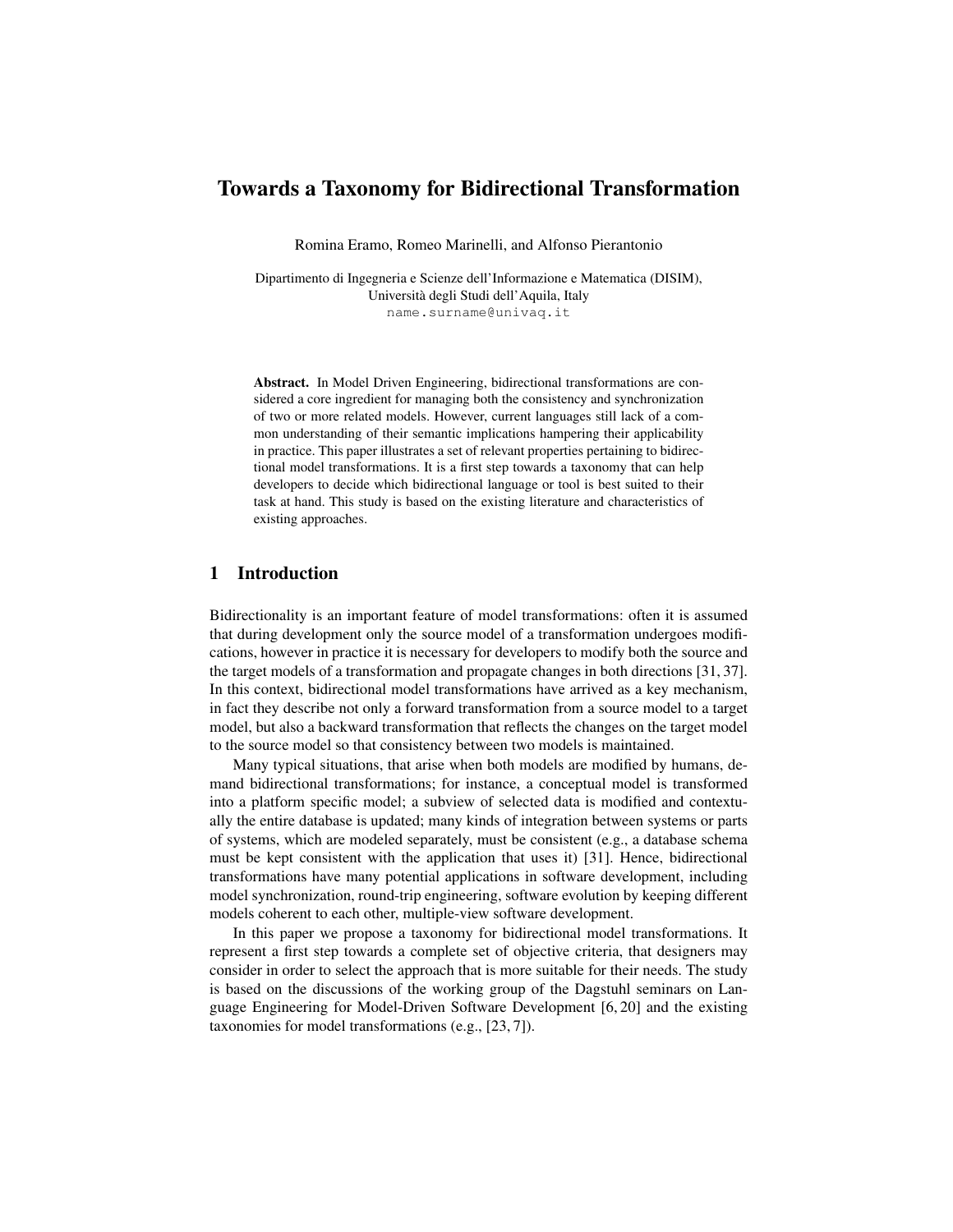The paper is organized as follows. Section 2 introduces the background. Section 3 proposes a taxonomy of bidirectional model transformations. Section 4 discusses how this taxonomy can be applied on existing approaches. Finally, Section 5 describes related work and Section 6 draws some conclusion and future work.

## 2 Background

Despite its relevance, bidirectionality has rarely produced anticipated benefits as demonstrated by the lack of a language comparable to what  $ATL<sup>1</sup>$  represents for unidirectional transformations. However, a number of languages and tools have been proposed due to the intrinsic complexity of bidirectionality; each one is characterized by a set of specific properties pertaining to a particular applicative domain [32].

The attempt to advocate a language rather than another can not neglect the important differences in circumstances. In fact, each language or tool presents specific characteristics that make it more suitable for a certain circumstance; as a consequence, a solution which seems good with one set of assumptions made about the situation can be infeasible with another. Understanding these characteristics is useful for distinguishing between existing approaches; in particular, in order to choose the most suitable approach, designers need to know how factors, that may influence their choice, affect bidirectional approaches.

Several works have been proposed for defining characterization and classification schemes of model transformation, others illustrate the state-of-the-art. Many of the proposed aspects characterizing model transformations are considered in this study, many other aspects need to be explored to shift the focus on intrinsic characteristics of bidirectional model transformations. Taking inspiration from [23], we consider some fundamental issues as following:

- What needs to be transformed into what;
- Which mechanisms can be used for bidirectional transformation;
- What are the application domains;
- What are the characteristics of a bidirectional transformation;
- What are the quality requirements for a bidirectional language or tool;
- What are the success criteria for a bidirectional language or tool.

These issues demand for the definition of pertaining concepts, terms and base characteristics for bidirectional transformation. To this end, in the next section a taxonomy for bidirectional transformation is proposed to provide specific and intrinsic features and requirements.

### 3 Taxonomy

The proposed taxonomy is based on a set of features that are divided into three main categories: General Requirements (GR), Functional Requirements (FR) and Non Functional Requirements (NFR). They are described in detail in the following.

<sup>1</sup> http://www.eclipse.org/atl/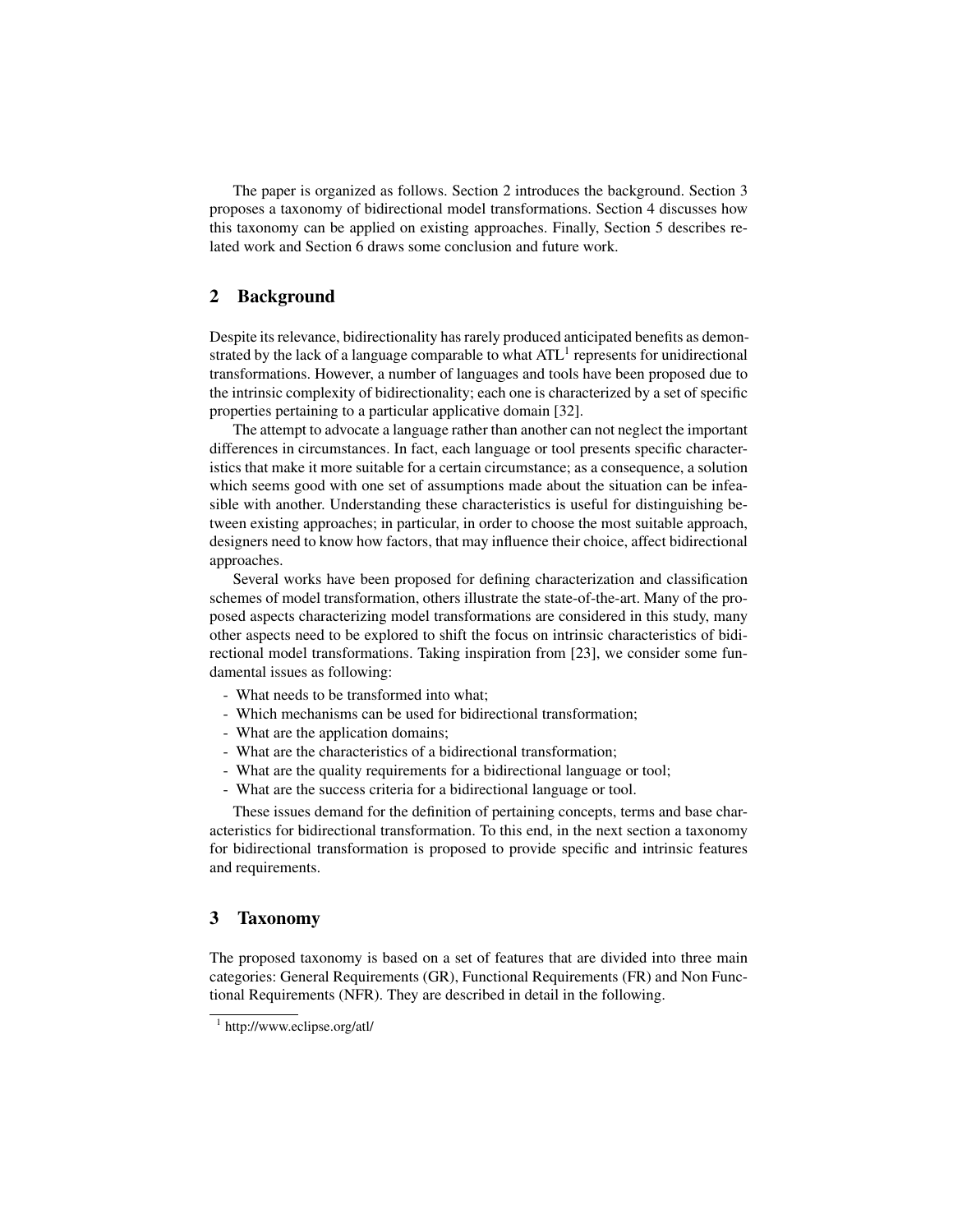#### 3.1 General Requirements (GR)

This section defines general requirements that concerns generic and important aspects for bidirectional model transformations. These requirements are useful to understand what are some important characteristics of a bidirectional approach or tool.

Complexity. Transformations can be considered as small (e.g., refactoring), or heavyduty (e.g., compilers and code generators) [23]. The large difference among them requires an entirely different set of tools and techniques. Considering the complexity of transformations is out of our scope; it demands for more effort and can be treated, for instance, by using metrics.

Level of automation. A bidirectional transformation can be performed in a completely automatic way (*fully-automated*), otherwise it may need to a certain amount of manual intervention (*human-in-the-loop*). In particular, manual intervention is needed to address and resolve ambiguity, incompleteness and inconsistency in the requirements, that may be partially expressed in natural language [23].

Visualization. It refers to the way in which models, metamodels and model transformations are presented to the user; it can be *graphical* or *textual*. Some existing tools allow developers to create artifacts in a completely graphical way (e.g., [28]), others require transformations are written entirely in textual way (e.g., [3]).

Level of industry application. Some existing tools are used in both academic and industrial world (e.g., [28]), others are used exclusively in academic setting (e.g., [5]), in which the usefulness is due to particular issues related to the bidirectionality.

Maturity level. The main existing approaches for bidirectional transformations are implemented by means a tool (*practical approaches*), often available on internet (e.g., [28, 26]). However, other approaches, despite the theoretical development (e.g., [9, 10]) have not been yet implemented by meas of a tool (*theoretical approaches*).

#### 3.2 Functional Requirements (FR)

Functional requirements refer to the product capabilities and define how a bidirectional approach behaves to meet user needs. These requirements define important characteristics of a bidirectional approach that contribute to the success of such a language or tool. Furthermore, part of these requirements concerns the source and target artifacts of the transformations and the mechanisms that can be used.

Correctness. The simplest notion of correctness is the *syntactic correctness*: given a well-formed source model, it must guarantee that the target model produced by the transformation is wellformed. A significantly more complex notion is the *semantic correctness*: does the produced target model must have the expected semantic properties [23]. In other words, if the target model conforms to the target metamodel specification and wellformednes rules, then the model transformation is syntactically correct; whereas if the model transformation preserves the behavior of the source model, then it is semantically correct [11].

Inconsistency management. It concerns the ability to deal with incomplete or inconsistent artifacts. In fact, in the early phases of the software development life-cycle, requirements may not yet be fully understood; this often gives rise to ambiguous, incomplete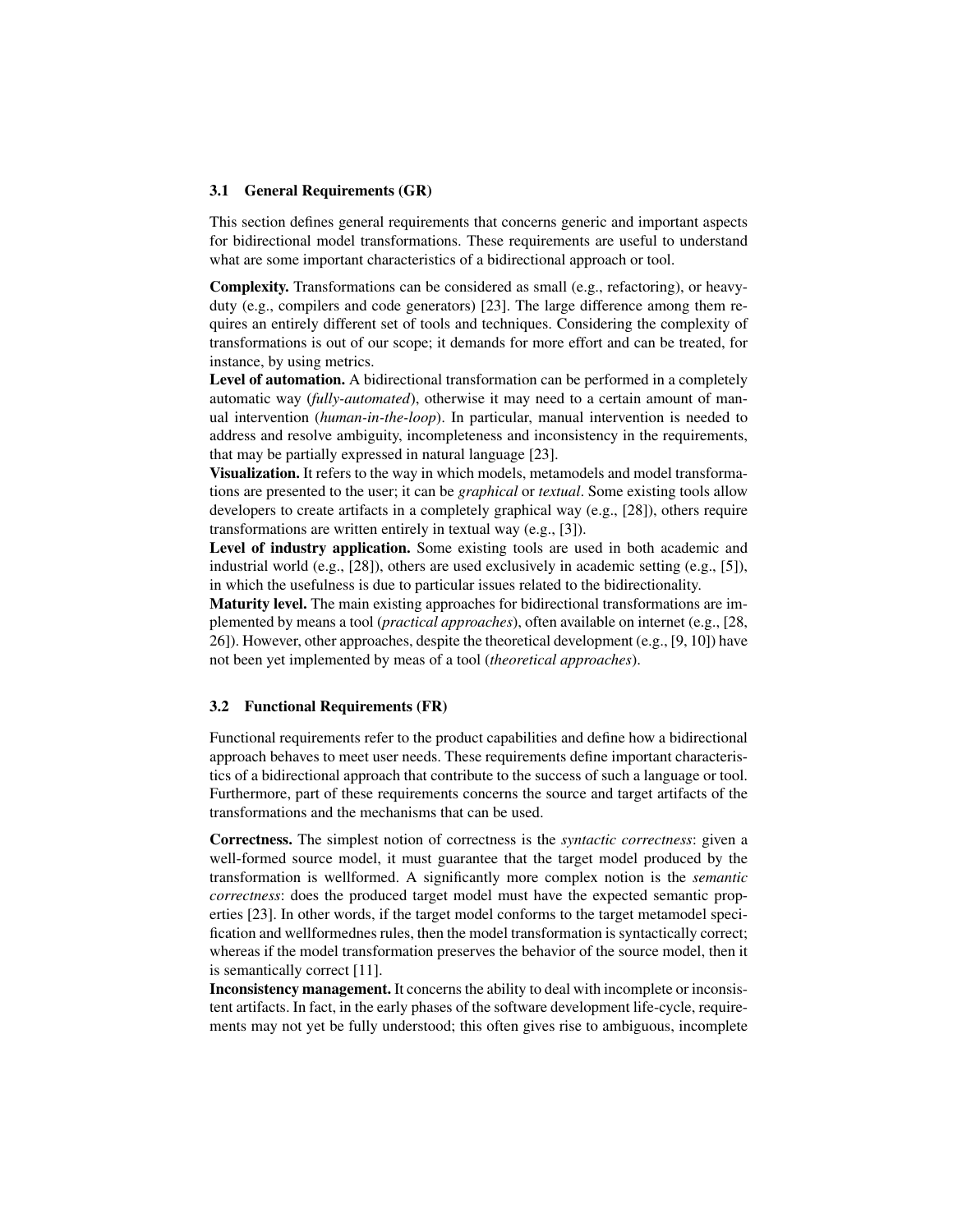or inconsistent specifications, demanding for mechanisms for inconsistency management. These mechanisms may be used to detect inconsistencies in the transformation or in transformed models [23, 22, 24].

Modularity. It is the ability to compose existing transformations into new composite ones. Decomposing a complex transformation into small steps may require mechanisms to specify how these smaller transformations are combined [29, 4].

Traceability. It is the property of having a record of links between the source and target elements of a transformation as well as the various stages of the transformation process. Traceability links can be stored either in the target model or separately [29, 4, 8]. To support it, tools need to provide mechanisms to maintain an explicit link between the source and target models [23, 22, 24].

Change Propagation. Bidirectional approaches have to correctly propagate changes occurring in models from a direction to another. In order to support change propagation, bidirectional approaches may provide mechanism for an incremental updates or consistency management. Unfortunately, some approaches require to translate the source model into some standardized format (e.g., XML) before the transformation execution, and to translate again to obtain the target model. A clear disadvantage of such an approach concerns the difficult to synchronize models when changes are made [23, 22, 24]. Whereas, [35] propose a change propagating transformation language that supports the preservation of target changes by back propagating them toward the source. On the one hand, conflicts may arise each time the generated target should be merged with the existing one; on the other hand, the back propagation poses some problems related to the invertibility of transformations.

Incrementality. It refers to the ability to update existing target models on the base on changes made in the source models, and vice versa [7]. In particular, incremental transformations synchronize two models by propagating modifications such that information not covered by the transformation can be preserved and the computational effort can be minimized. In contrast, a classical batch transformation synchronizes two models taking a source model as input and computes the resulting target model from scratch, and vice versa [17]. This property can be achieved, for example, by using traceability links. When any of the source models are modified and the transformation is executed again, the necessary changes to the target are determined and applied. At the same time, the target elements may be preserved. In general, incremental transformations are able to avoid loss of information (e.g., elements discarded by the mapping).

Uniqueness. It refers to the number of solutions generated by the bidirectional approach [4]. If the transformation is non-deterministic, it may exist more than one way to keep models in a consistent way. Most of the existing tools generate a single solution. Some recent approaches are able to generate all the possible solutions according to a non-deterministic specification (e.g., [5]).

Termination. A model transformation provides termination, if it always terminates and leads to a result [4].

Symmetric/Asymmetric behavior. Transformations are asymmetric when they work between a concrete set of models and a strict abstraction of this, and the abstract set of models contains strict less information [31]. For instance, [15, 36] are asymmetric trans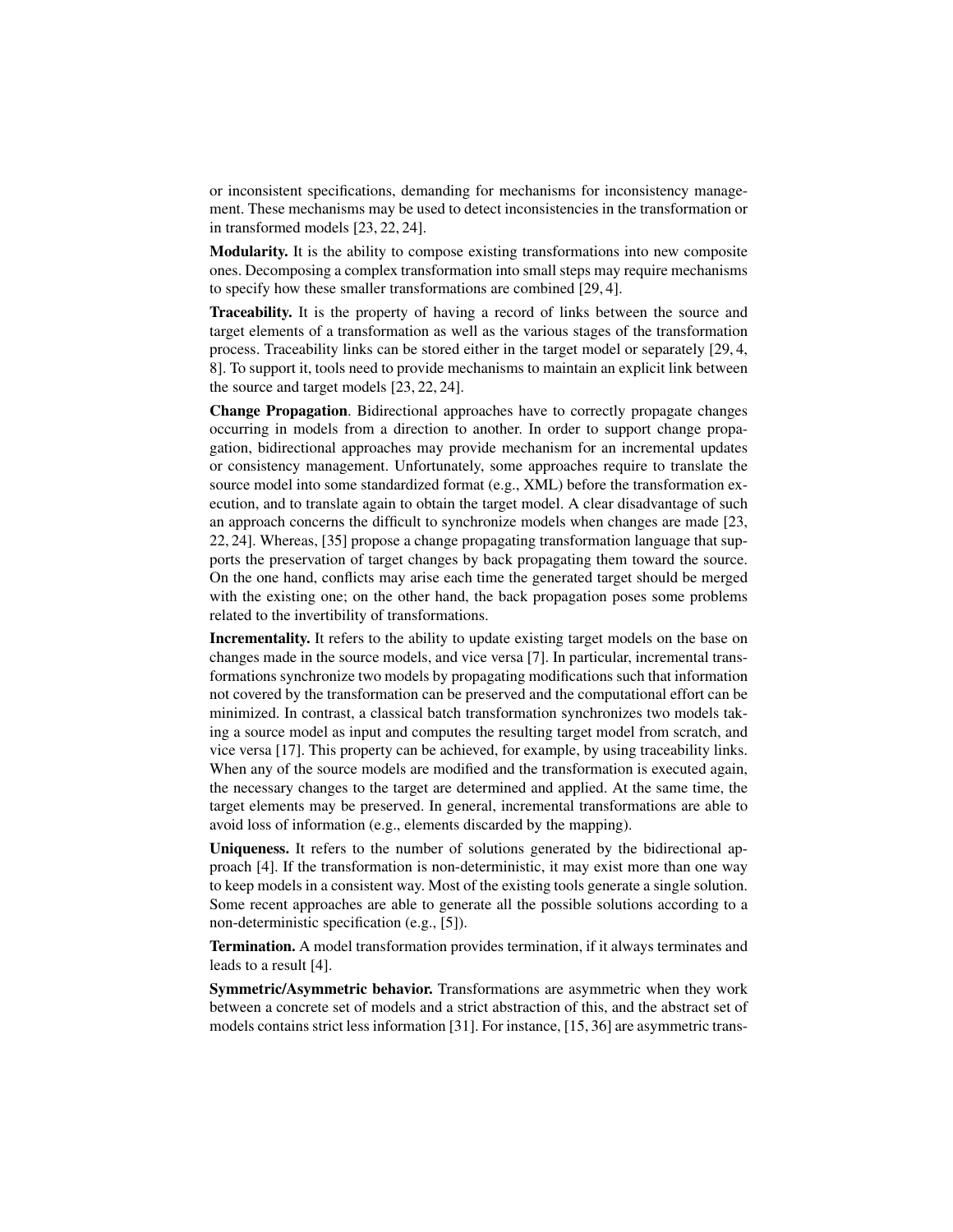formations since two models that need to be synchronized must be one an abstraction of the other. On the contrary, the transformation is symmetric.

Type of Artifact. The distinction concerns the kinds of artifacts being transformed [23]. *Program transformation*s involve programs (i.e., source code, bytecode, or machine code); *Model transformation*s involve software models. According to [23], the latter term encompasses the former since a model can range from abstract analysis models, over more concrete design models, to very concrete models of source code. Hence, model transformations also include transformations from a more abstract to a more concrete model (e.g., from design to code) and vice versa (e.g., in a reverse engineering context). Model transformations are obviously needed in common tools such as code generators and parsers.

Data Model. It refers to the way in which data are represented into the tool. In particular, data can be represented by means of a graphs or trees.

Endogenous/Exogenous transformations. Models need to be expressed in some modeling language (e.g., UML for design models, or programming languages for source code models). The syntax and semantics of the modeling language itself is expressed by a metamodel (e.g., the UML metamodel). Based on the language in which the source and target models of a transformation are expressed, a distinction can be made between endogenous and exogenous transformations [23]. *Endogenous transformations* are transformations between models expressed in the same language. *Exogenous transformations* are transformations between models expressed using different languages.

Transformation Mechanisms. The major distinction between transformation mechanisms is whether they rely on a *declarative* or an *operational* (or *imperative*) approach. Declarative approaches focus on the what aspect, i.e., they focus on what needs to be transformed into what by defining a relation between the source and target models. Operational approaches focus on the how aspect, i.e., they focus on how the transformation itself needs to be performed by specifying the steps that are required to derive the target models from the source models. Declarative approaches (e.g., [1]) are attractive because particular services such as source model traversal, traceability management and automatic bidirectionality can be offered by an underlying reasoning engine.

There are several aspects that can be made implicit in a transformation language: (i) navigation of a source model, (ii) creation of target model and (iii) order of rule execution. As such, declarative transformations tend to be easier to write and understand by software engineers. Operational (or constructive) approaches (e.g., [30]) may be required to implement transformations for which declarative approaches fail to guarantee their services. Especially when the application order of a set of transformations needs to be controlled explicitly, an imperative approach is more appropriate thanks to its builtin notions of sequence, selection and iteration. Such explicit control may be required to implement transformations that reconcile source and target models after they were both heavily manipulated outside that transformation tool.

Declarative approaches include, but are not limited to, all of the following approaches: functional programming, logic programming and graph transformation.

- *Functional programming*. Such an approach towards model transformation is appealing, since any transformation can be regarded as a function that transforms some input (the source model) into some output (the target model). In most func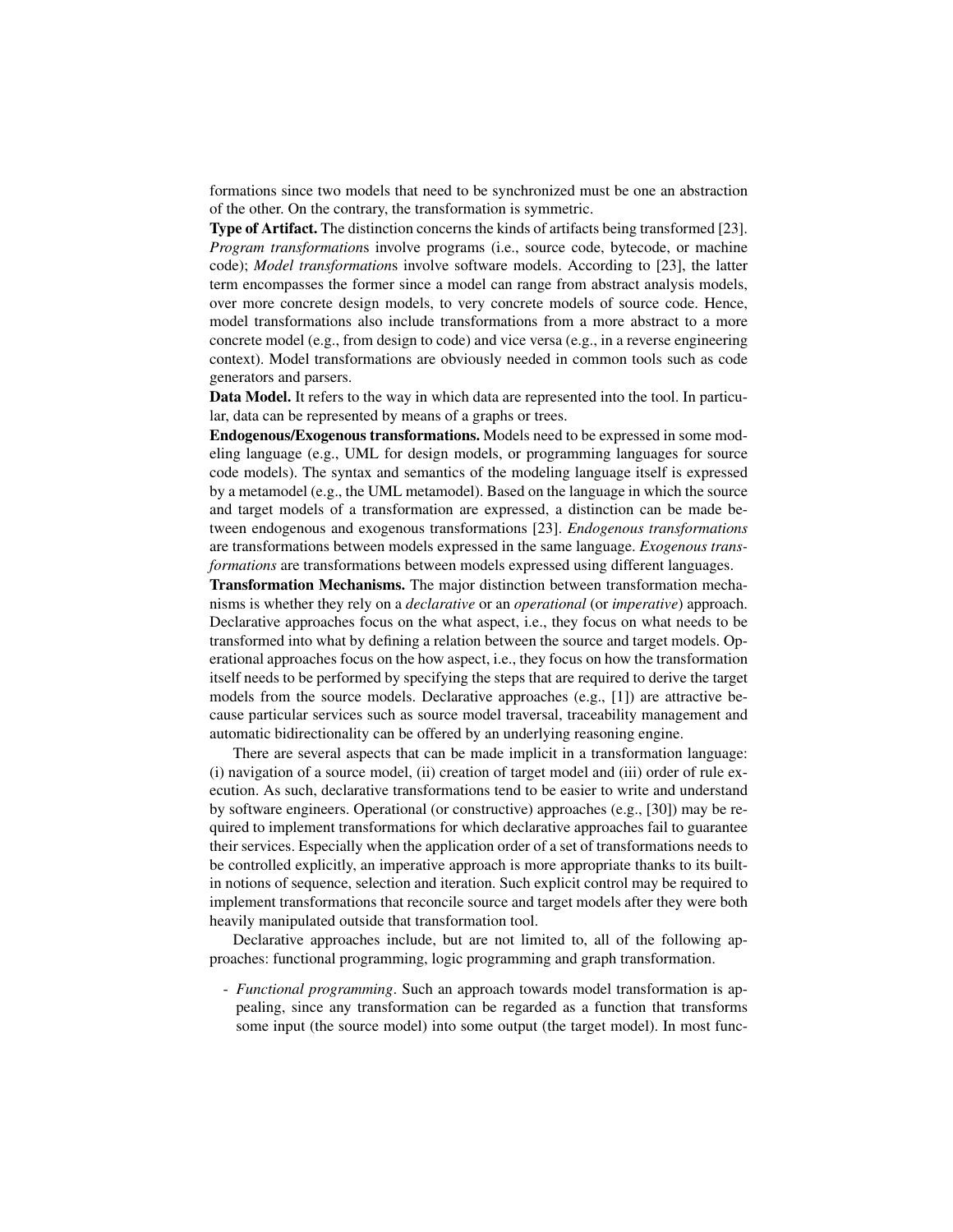tional languages, functions are first class, implying that transformations can be manipulated as models too. An important disadvantage of the functional approach is that it becomes awkward to maintain state during transformation.

- *Logic programming*. A logic language (e.g., Prolog or Mercury) has many features that are of direct interest for model transformation: backtracking, constraint propagation (in the case of constraint logic programming languages), and unification. Additionally, logic languages always offer a query mechanism, which means that no separate query language needs to be provided.
- *Graph transformation*. It is a set of techniques and associated formalisms that are directly applicable to model transformation [16]. It has many advantages. It is a visual notation: the source, target and the transformation itself can be expressed in a visual way. It offers mechanism to compose smaller transformations into more complex ones.

In-place/Out-of-place transformations. If the number of involved models is only one, the source and target model are the same and all changes are made *in-place*. Other endogenous transformations create model elements in one model based on properties of another model (regardless of the fact that both models conform to the same metamodel). Such transformations are called *out-place* [24]. Note that exogenous transformations are always out-place.

#### 3.3 Non Functional Requirements (NFR)

Non functional requirements may be considered as the quality attributes for a bidirectional transformation.

Extensibility and Modifiability. The extensibility of a tool refers to the ease in which it can be extended with new features. The modifiability of an artifact refers the ability of a bidirectional transformation to be modified and adapted to provide different or additional features [25].

Usability and Utility. The language or tool should be useful, which means that it has to serve to a practical purpose. On the other hand, it has to be usable too, which means that it should be intuitive and efficient to use [23].

Scalability. It is the ability to cope with large and complex transformations or transformations of large and complex software models without sacrificing performance [23].

Robustness. It is the ability to manage invalid models. If unexpected errors are handled and invalid source models are managed, then the approach provides robustness [4].

Verbosity and Conciseness. *Conciseness* means that the transformation language should have as few syntactic constructs as possible. From a practical point of view, however, this often requires more work to specify complex transformations. Hence, the language should be more *verbose* by introducing extra syntactic sugar for frequently used syntactic constructs. It is always a difficult task to find the right balance between these two conflicting goals [23, 25].

Interoperability. It refers to the ability of a tool to integrate itself with other tools, used within the (model-driven) software engineering process [25]. Sometimes designers wish to use and interchange models among different modeling tools and modeling languages. A typical example is the translation of some tool-specific representation of UML models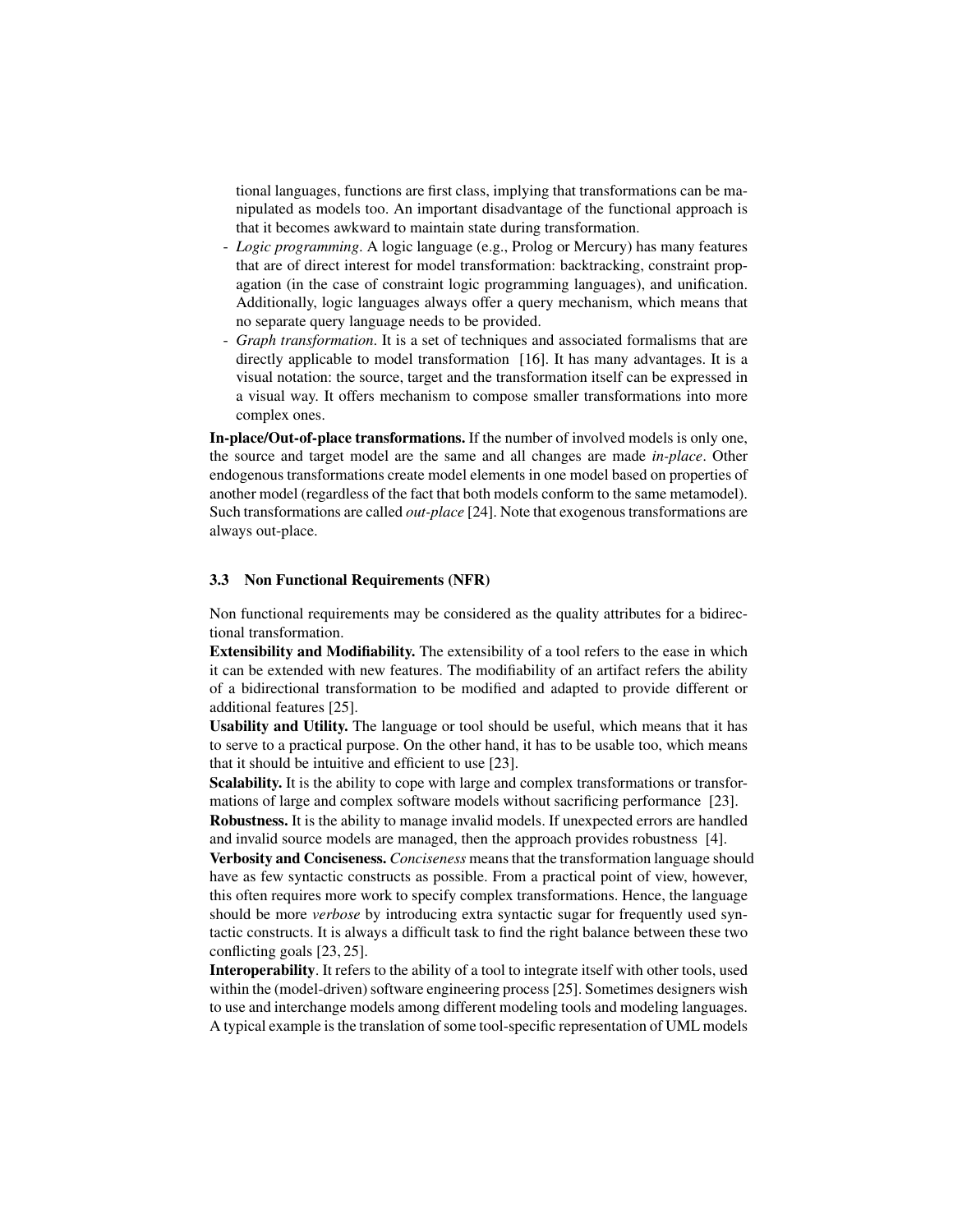into XMI (and vice versa), OMG's XML-based standard for model interchange. This facilitates exchanging UML models between different UML modeling tools [22].

Reference Platform (Standardization). It indicates whether the transform tool is compliant to all the relevant standards (e.g., XML, UML, MOF) [25]. Many tools can export and import models in a standard form, typically XML; an external tool can then take the exported model and transform it [29]. Most of them are implemented within EMF [5, 12, 13, 21]. Others adopt an algebraic approach [18, 3] and work on files or data strings, which are not directly integrated with the environment EMF.

Verifiability and validity. It concerns the ability to test, verify and validate models and transformations. Since transformations can be considered as a special kind of software programs, systematic testing and validation techniques can be applied to them to ensure that they have the desired behavior [23, 4]. Verification of (sets) of model transformations is needed to assure that they produce well-formed and correct models, and preserve (or improve) desirable properties such as (syntactical or semantical) correctness, consistency, and so on [22].

Existing approaches and tools involve testing (e.g., test case generation for model transformations), model checking, or analysis performed only on executing programs (e.g., run-time monitoring) [2]. In contrast, [2] and [14] propose an approach to analyze model transformation by means of a logic environment, able to verify if the transformation satisfy certain properties (correctness, well-formedness, non-determinism, etc.). Furthermore, existing functional approaches perform model transformation analysis [18, 27], in order to evaluate the transformation validity (generally, in terms of correctness) before its execution.

### 4 Applications

The proposed taxonomy can be applied for assessing characteristics of the existing bidirectional approaches. As already said, each language or tool provides different characteristics, and designers can choose the desired approach by using the set of evaluation criteria proposed in this taxonomy. The application of this taxonomy on the existing approaches aims to emphasize strengths and weaknesses.

The most common paradigms used in the existing approaches are the declarative and the functional paradigms. Among the existing declarative approaches, we are interested to consider: (i) TGGs [28], a bidirectional languages based on graph grammars; (ii) QVT-Relations [26], a declarative bidirectional language part of the QVT standard; (iii) JTL [5], a constraint-based bidirectional transformation language. Moreover, we are interested in considering some functional approaches, that are: (i) Lenses [3], an asymmetric bidirectional programming language between a concrete structure and a correspondent abstract view, (ii) GRound-Tram [18], a functional language-based modeling framework; (iii) BiFlux [27], an integrated modeling framework for developing bidirectional model transformations based on graph query language.

The proposed taxonomy represents a a preliminary work; in fact, the real benefit is represented by the result of the application over the existing work. The application of the selected features will highlight weaknesses and criticality of the bidirectional approaches .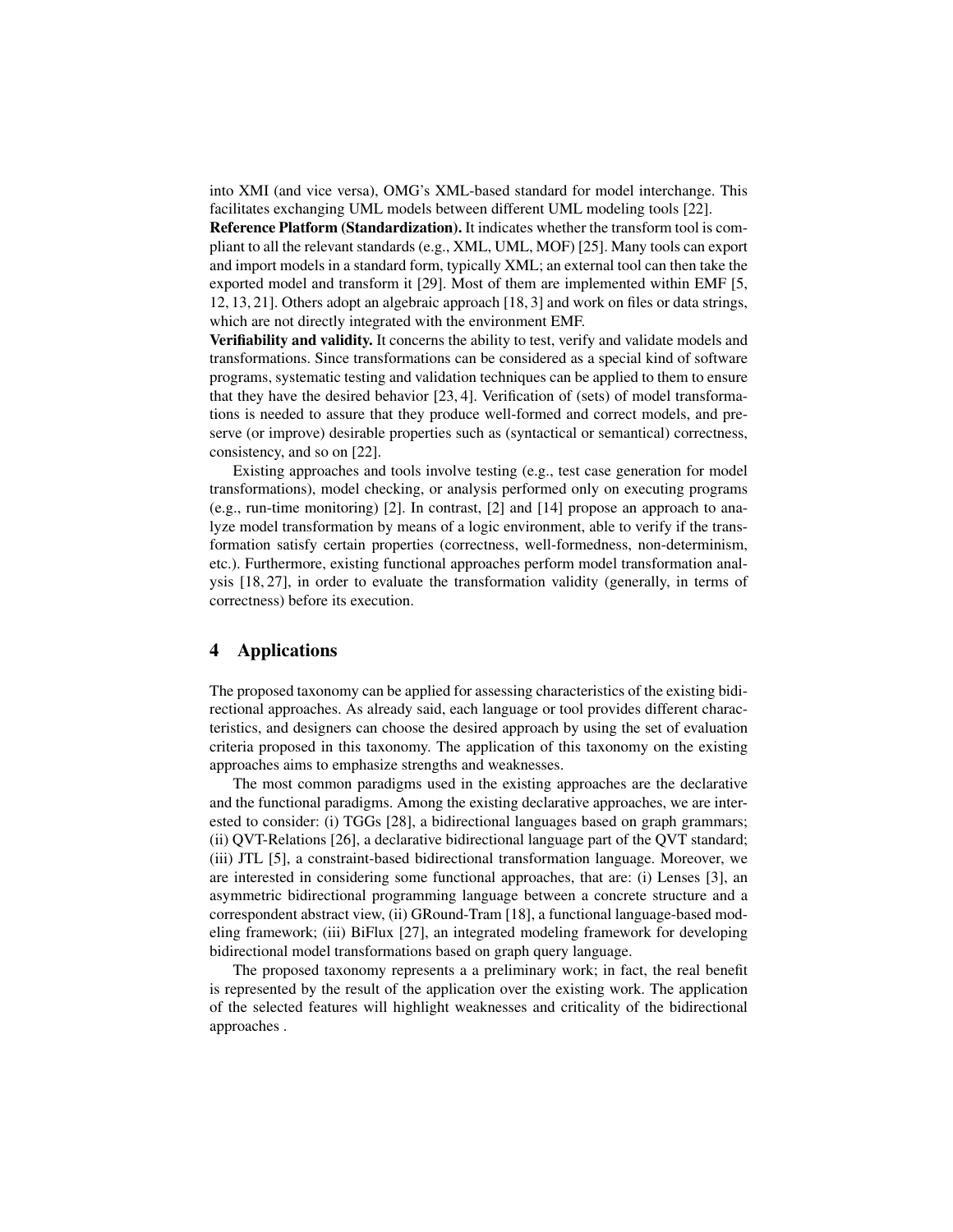# 5 Related Work

This work is essentially based on the existing works which propose taxonomies and characterizations for model transformation and bidirectionality.

Important aspects of bidirectional transformations have been discussed during the working group of the Dagstuhl seminars on Language Engineering for Model-Driven Software Development in 2005 and 2011 [6, 20]. In general, model transformations can be characterized by different orthogonal concerns (see [7] for a detailed classification). Czarnecki and Helsen in [7] present a survey of model transformation techniques with a particular emphasis on rule-based approaches such as those based on graph transformations. They mention directionality, but do not focus on it. In [23] the authors propose a taxonomy for model transformation, in particular they consider functional requirements that contribute to the success of the tool or language and non-functional requirements or quality requirements. In [24], the taxonomy is applied to graph transformations, in particular AGG [33] and Fujaba<sup>2</sup>. In [22] the same taxonomy is presented again, but emphasizing the importance of other concepts such as composition, interoperability and bidirectionality. [25] proposes a taxonomy based only on non-functional features, referring to languages and artifacts. [29] puts emphasis on standardization and languages for model transformation. [4] considers existing taxonomies and proposes a set of most important features. Finally, [34] performs a comparison among existing taxonomies.

The above mentioned works consider general model transformation. A specific taxonomy for bidirectional transformations has not yet been proposed, however there have been several works analyzing characteristics and semantic issues of bidirectional model transformations. Among them, in [32] the QVT-R bidirectional transformation language is illustrated and semantic issues and open questions about bidirectionality are discussed. [31] explores the landscape of bidirectional model transformations until the 2007. [19] proposes a survey on TGGs tools.

### 6 Conclusion

In Model Driven Engineering, bidirectional transformations are considered a core ingredient for managing both the consistency and synchronization of two or more related models. However, current languages still lack of a common understanding of its semantic implications hampering their applicability in practice. This paper proposed a set of relevant properties pertaining bidirectional model transformations. It is based on the existing literature and the characteristics of existing approaches. This work aims to represent a first step towards a taxonomy that can be used, among others, to help developers in deciding which bidirectional transformation language or tool is more suitable for different types of tasks. In order to do this, as future work, we plan to extend the taxonomy with other features for bidirectionality and apply it to existing languages and tools for bidirectionality.

<sup>&</sup>lt;sup>2</sup> http://www.fujaba.de/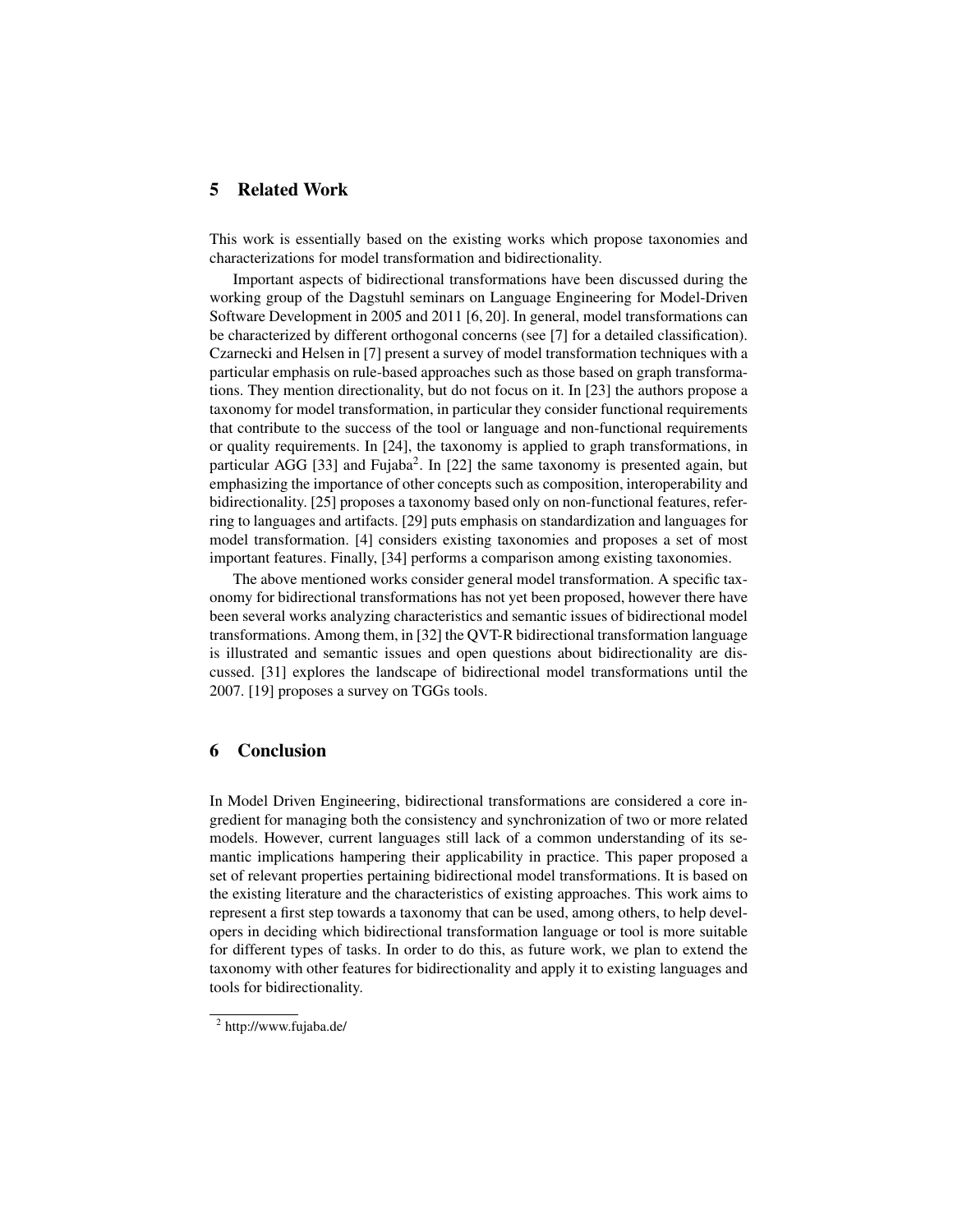### References

- 1. D. H. Akehurst and S. Kent. A Relational Approach to Defining Transformations in a Metamodel. In *Procs of the 5th Int. Conf. on The UML*, pages 243–258. Springer-Verlag, 2002.
- 2. K. Anastasakis, B. Bordbar, and J. M. Küster. Analysis of model transformations via Alloy. In *ModeVVa'07*, pages 47–56, 2007.
- 3. A. Bohannon, J. N. Foster, B. C. Pierce, A. Pilkiewicz, and A. Schmitt. Boomerang: Resourceful lenses for string data. In *Proc. of the 35th Annual ACM SIGPLAN-SIGACT Symposium on Principles of Programming Languages*, POPL 2008, pages 407–419, 2008. http://www.seas.upenn.edu/ harmony/.
- 4. D. Cetinkaya and A. Verbraeck. Metamodeling and Model Transformations in Modeling and Simulation. In *Proceedings of the Winter Simulation Conference*, WSC '11, pages 3048– 3058, 2011.
- 5. A. Cicchetti, D. Di Ruscio, R. Eramo, and A. Pierantonio. JTL: A Bidirectional and Change Propagating Transformation Language. In *3rd Int. Conf. on Software Lang. Engineering (SLE)*, SLE 2010. http://jtl.di.univaq.it.
- 6. K. Czarnecki, J. N. Foster, Z. Hu, R. Lämmel, A. Schürr, and J. F. Terwilliger. Bidirectional Transformations: A Cross-Discipline Perspective–GRACE meeting. In *ICMT2009*, volume 5563 of *LNCS*, pages 260–283. Springer, 2009.
- 7. K. Czarnecki and S. Helsen. Feature-based Survey of Model Transformation Approaches. *IBM Systems J.*, 45(3), 2006.
- 8. M. Dehayni, K. Barbar, A. Awada, and M. Smaili. Some model transformation approaches: a qualitative critical review. *Journal of Applied Sciences Research*, 5(11):1957–1965, 2009.
- 9. Z. Diskin, Y. Xiong, and K. Czarnecki. From state-based to delta-based bidirectional model transformation. In *3rd Int. Conf. on Model Transformation*. Springer, 2010.
- 10. Z. Diskin, Y. Xiong, and K. Czarnecki. From state- to delta-based bidirectional model transformations: the asymmetric case. In *Journal of Object Technology*, volume 10, 2011.
- 11. H. Ehrig and C. Ermel. Semantical correctness and completeness of model transformations using graph and rule transformation. In *ICGT*, pages 194–210, 2008.
- 12. EMoflon. http://www.moflon.org/.
- 13. EMorF. http://www.emorf.org.
- 14. R. Eramo, R. Marinelli, A. Pierantonio, and G. Rosa. Towards analysing non-determinism in bidirectional transformations. In *Procs. of AMT 2014*, 2014.
- 15. J. Foster, M. Greenwald, J. Moore, B. Pierce, and A. Schmitt. Combinators for bidirectional tree transformations: A linguistic approach to the view-update problem. *ACM Trans. Program. Lang. Syst.*, 29(3), 2007.
- 16. A. Gerber, M. Lawley, K. Raymond, J. Steel, and A.Wood. Transformation: The Missing Link of MDA. In *1st Int. Conf. on Graph Transformation*, pages 90–105, 2002.
- 17. H. Giese and R. Wagner. From model transformation to incremental bidirectional model synchronization. *Software and Systems Modeling*, 8(1):21–43–43, 2009.
- 18. S. Hidaka, Z. Hu, K. Inaba, H. Kato, and K. Nakano. Groundtram: An integrated framework for developing well-behaved bidirectional model transformations. In *ASE 2011*, 2011. http://www.biglab.org/.
- 19. S. Hildebrandt, L. Lambers, H. Giese, J. Rieke, J. Greenyer, W. Schafer, M. Lauder, A. An- ¨ jorin, and A. Schürr. A survey of triple graph grammar tools. In *BX 2013*, volume 57, pages 1–18. EC-EASST, 2013.
- 20. Z. Hu, A. Schurr, P. Stevens, and J. F. Terwilliger. Bidirectional transformation "bx" ¨ (dagstuhl seminar 11031). *Dagstuhl Reports*, 1(1):42–67, 2011.
- 21. MediniQVT. http://projects.ikv.de/qvt/.